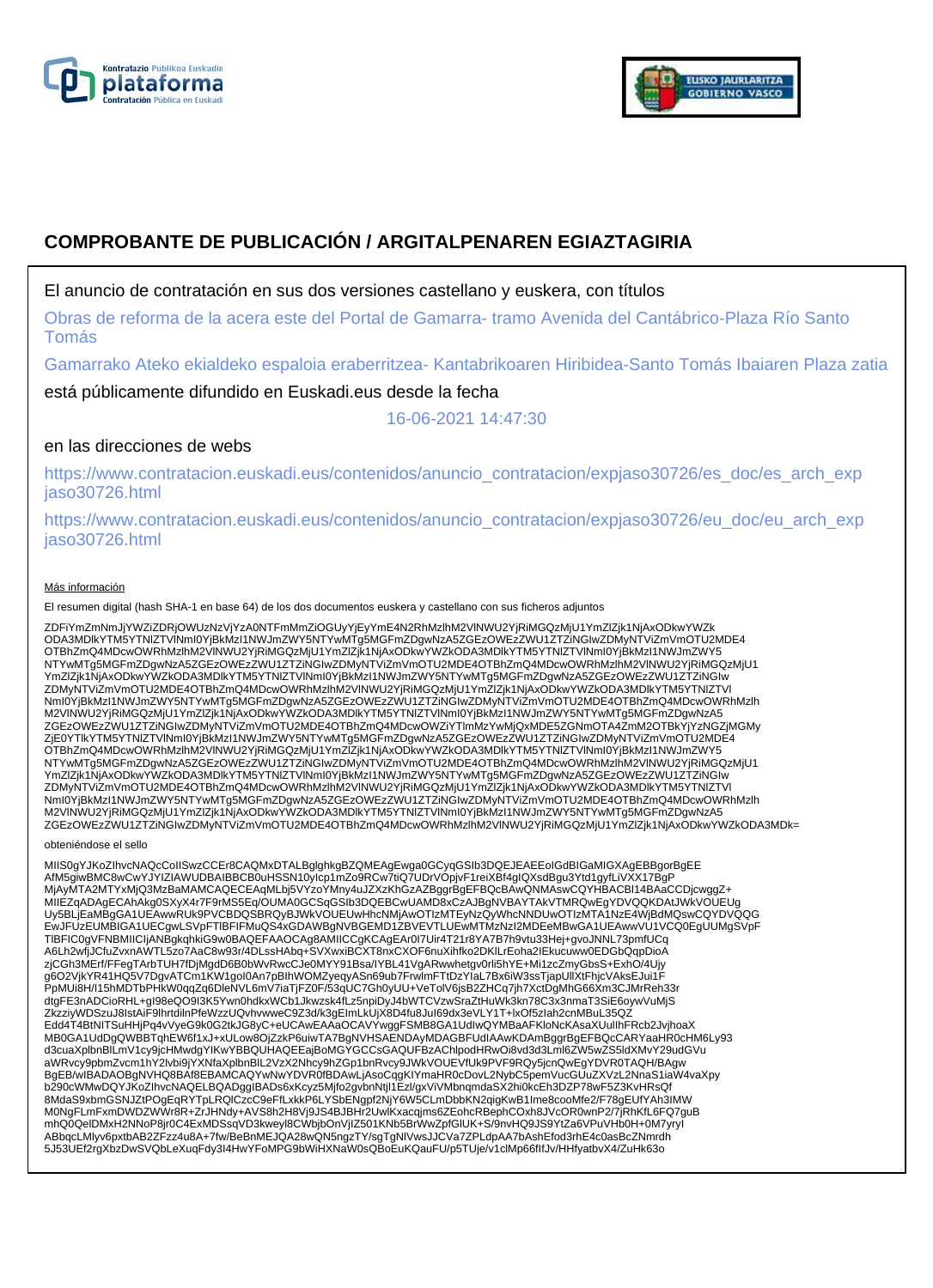



dBB04yGMaEtHT9jWNRtQqq+prYbfpfjw2rqLYs9ZE47maZgD/ndKzSfnMLKvCU+q88Fb/mygmzlFQ053YwlKZnUnRs5Kd4hNDRXx<br>qjSTYU9U+eNtesHmMIIHsTCCBZmgAwIBAgIQFb7EwJjBvmNfnBsJTqJLFzANBgkqhkiG9w0BAQsFADBdMQswCQYDVQQGEwJFUzEU MBIGA1UECgwLSVpFTIBFIFMuQS4xGDAWBgNVBGEMD1ZBVEVTLUEwMTMzNzI2MDEeMBwGA1UEAwwVU1VCQ0EgUUMgSVpFTIBFIC0g VFNBMB4XDTIwMTAzMDEzNTQxNloXDTI1MTAzMDEzNTQxNlowVjELMAkGA1UEBhMCRVMxFDASBgNVBAoMC0laRU5QRSBTLKEuMRgw FgYDVQRhDA9WQVRFUy1BMDEzMzcyNjAxFzAVBgNVBAMMDnRzYS5pemVucGUuY29tMIICIjANBgkqhkiG9w0BAQEFAAOCAg8AMIIC CgKCAgEAyDsYtF0sg61SkDg4G7kjy0lgH9W3E5LlizquTp6Gb5xudP910ANsLRr342rEj5gKQUa8pUg7DU1rjFTjItUqRvNgakQ6 +W07zv53H99Zw4fn5hziJZdwld5pyGatcCoO/7XCtgZVAFznA9wI8BRjepXT3AlgXHerFIULBb15KhJoAU+MHwnEthZp3ml5zVrx<br>aYYU9j6Hh9uSV5kXHjIURUs4PwUlx0yWggXVpbssAwSu+0GvvVIp4CPvhE3W73ycfeV0NiihOquRsJuxAvZDaeI7cX5SmYZ5lh4r ar Tugginingus vukni jiunvastr wukwywydyn y postawaroddwr yr yr Unit yw Dynastry Digital Children Ward Digital<br>BX2r5H+5qNgYBK736cll9djeeSJS/Db4vkifblamAxfUFrf1Ot52QDO3CFHNJDAcWhOCRnDV5K8Tvgzh2lQNL/OuJ3uxUopyNhw5<br>CKsVGD/81p s9eyl3wyHS1BELB8UsBwAsVRpPmKkz6KsinVOOAGf46lyDublg0mWPEOdNpQw+YZx6R6524ygcjZSlangmzRlcWtNT7mM/zefZKr CZxO67XktAo+rp37nlOZSsgZQK+81csrRh6Pd27heqCyXHyVO3tGbz53ACBuVeCCA+FqCGTCoNSCxVD0P3j1uj+RkDsCAwEAAaOC AnlwggJuMA4GA1UdDwEB/wQEAwIHgDAWBgNVHSUBAf8EDDAKBggrBgEFBQcDCDAdBgNVHQ4EFgQUbnIDfJ9mea3pa1o7uHE/jW+8 7cwwHwYDVR0jBBgwFoAU6oRFun9cŠfsVC6MPDo2c5D+rosEwggEeBgNVHSAEggEVMIIBETCCAQ0GCSsGAQQB8zkKATCB/zAlBggr BgEFBQcCARYZaHR0cDovL3d3dy5pemVucGUuZXVzL2NwczCB1QYIKwYBBQUHAglwgcgMgcVLb250c3VsdGEgd3d3Lml6ZW5wZS5I exercive the school of the school of the school of the school of the school of the school of the school of the<br>AMEZW4gYmFsZGludHphayBldGEga29uZGl6aW9hayB6aXVydGFnaXJpYW4gZmlkYXR1IGVkbyBlcmFiaWxplGF1cnJldGlrIC0g<br>29uc3VsdGUg cy8wdAYIKwYBBQUHAQEEaDBmMGQGCCsGAQUFBzAChlhodHRwOi8vd3d3Lml6ZW5wZS5ldXMvY29udGVuaWRvcy9pbmZvcm1hY2lv bi9jYXNfaXplbnBlL2VzX2Nhcy9hZGp1bnRvcy9TVUJDQV9RQ19UU0EuY3J0MDgGA1UdHwQxMC8wLaAroCmGJ2h0dHA6Ly9jcmwu aXplbnBlLmV1cy9jZ2ktYmluL2l6ZW5wZVRTQTANBgkqhkiG9w0BAQsFAAOCAgEAVXSws6SSgh31G1kYgZYYmdCbhDWA/EDoyl5j IT8xJVVLndVldjI2wqC3xcYgAArgQK8H84U9RKJUHsq2x66fplAV2vMRoepqAc2S9zGcaXhkew5mNgXQF1pWqVadnuSazUiDAZd. mNnPaefVnIj/gY04c/yxHcVf7IOTnhtMxTayFrIpmN/3x2BUc05UIWmAPw+W+6A1NYBbyuQOt5OpvRU/bOmv+fG3ed/8fdcrSOTB<br>JSA2enu9XeDTs5E9O8TtjZ/2Wk5fPzLwfJphDLOyKMKIkntcvuz+EmID2ZtOySnB+IWFBw2kANJELpgcOJrBQnyMJ9cqFTA9F91y repKSTeGMiuZICvMDoc01LqX5OVC0LUrwqJRpKvCf6Z+2wa2YpYaC+k3xsnjkThON6Hdx1wsolPpAt+4BqCuftiYANnzfV2weNbe 6pWl/q7tGaqv3a0tmfTZ849stJbxsQDqAZcXNHbHR3ztMj4xggO+MIIDugIBATBxMF0xCzAJBgNVBAYTAkVTMRQwEgYDVQQKDAtJ WKVOUEUgUy5BLJEYMBYGA1UEYQwPVkFURVMtQTAxMzM3MjYwMR4wHAYDVQQDDBVTVUJDQSBRQyBJWKVOUEUgLSBUU0ECEBW+xMCY wb5jX5wbCU6iSxcwCwYJYIZIAWUDBAIBoIIBIDAaBgkqhkiG9w0BCQMxDQYLKoZIhvcNAQkQAQQwHAYJKoZIhvcNAQkFMQ8XDTlx MDYxNjEyNDczMFowLwYJKoZIhvcNAQkEMSIEIKjXrvWSmtK/r3roKzJGz4RfLDqExZeYOaD6WMAGt64QMIGyBgsqhkiG9w0BCRAC LzGBojCBnzCBnDCBmQQg0JaKBzrGRvaGrM2oRLumzoMM0OGi9Olo26ZzR8nzYXwwdTBhpF8wXTELMAkGA1UEBhMCRVMxFDASBgNV xHZLcFDmkmF1r5AiSmu79GmdB/1iE8bUF5bxz343iAjOaE4KLIDDjUnKwh/+KyQEYGzkJGJgL1SpiybOUUOx3m0O5LfMmQ/O34FX MuFBRwhgzrV1V5n/H24tll/TY1v37hWL4KygjmWpShWAHQnSZRYGDC2alhbb69HcohLcFiPjuuLLJNQEoR5y7AN4tNNwW+4kjKP1 IGgJRkbCwXaXdemtA4PLWs1VAAq9L1RR6HH3iCNm3VVYl3MdUFOSsBUWRJQsP8qYOUbiBoNvu3w/PG+e3GuzVgh5KsVcMceZSPK9 d7fqlNhHEBPnDwd/EX+G6pVunmuuYG0g49MLMG1fu8LamddAO6b5mBXhRJd0O+F8pP9Zg/l8ZzYGjgeSya+8YUVvpMYFKKn4JeXe CONNEGABOOW/IRG4V1DV2XDVZpvMpU/qfZyqZIDNqD0IMdVhwTIX0Ga9k95hKQnJ2G3+wgROIHjWF1lsg5miu/EX97McvQEpHT<br>GRxcovDflJ/G8T9pA8+wudvFdRwaYUs1zpJ7JyZFJ8mPDLcLzfJVaDMqCb/sI60AYm0m6jzag2YZGioIlvU4oQ7b4BmwvO8jL/fXgDWf2u5RROjfQXYKCe578h9

# Kontratuaren iragarkia, gaztelaniaz eta eskaraz, izenburuekin

Obras de reforma de la acera este del Portal de Gamarra-tramo Avenida del Cantábrico-Plaza Río Santo Tomás

Gamarrako Ateko ekialdeko espaloia eraberritzea- Kantabrikoaren Hiribidea-Santo Tomás Ibaiaren Plaza zatia

Euskadi.eus webgunean argitaratzen da data honetatik

2021-06-16 14:47:30

#### web hauen helbideetan

https://www.contratacion.euskadi.eus/contenidos/anuncio\_contratacion/expjaso30726/es\_doc/es\_arch\_exp iaso30726.html

https://www.contratacion.euskadi.eus/contenidos/anuncio contratacion/expjaso30726/eu doc/eu arch exp jaso30726.html

#### Informazio gehiago

Bi dokumentuen (euskara eta gaztelania) laburpen digitala (hash SHA-1, 64 oinarriarekin), erantsitako fitxategiekin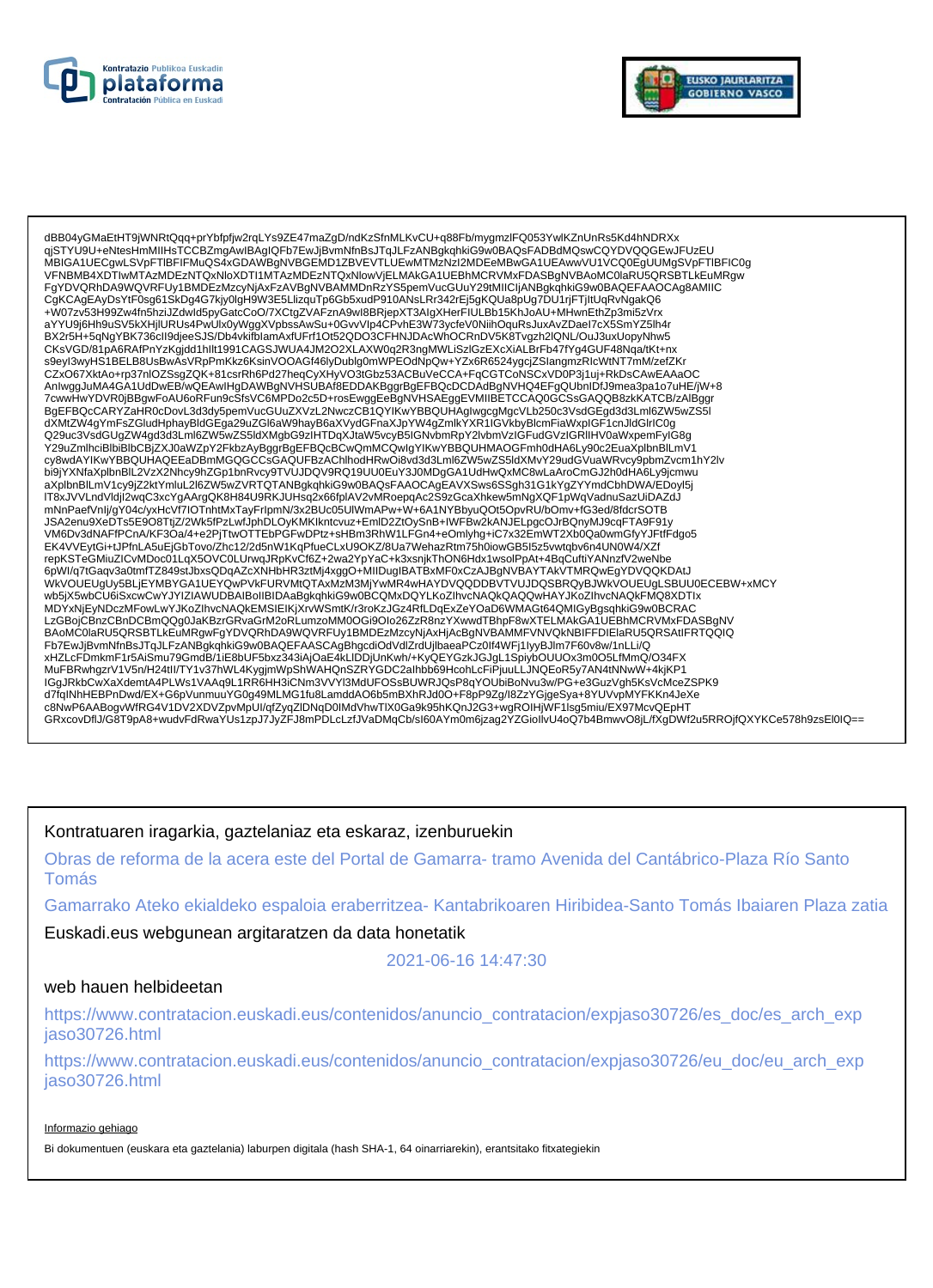



ZDFiYmZmNmJjYWZiZDRjOWUzNzVjYzA0NTFmMmZiOGUyYjEyYmE4N2RhMzIhM2VINWU2YjRiMGQzMjU1YmZlZjk1NjAxODkwYWZk<br>ODA3MDIkYTM5YTNIZTVINmI0YjBkMzI1NWJmZWY5NTYwMTg5MGFmZDgwNzA5ZGEzOWEzZWU1ZTZiNGIwZDMyNTViZmVmOTU2MDE4 OTBhZmQ4MDcwOWRhMzIhM2VINWU2YjRiMGQzMjU1YmZlZjk1NjAxODkwYWZkODA3MDlkYTM5YTNlZTVINml0YjBkMzl1NWJmZWY5 NTYwMTg5MGFmZDgwNzA5ZGEzOWEzZWU1ZTZINGIwZDMyNTViZmVmOTU2MDE4OTBhZmQ4MDcwOWRhMzInM2VINWU2YjRiMGQzMjU1 YmZlZjk1NjAxODkwYWZkODA3MDlkYTM5YTNlZTVlNml0YjBkMzl1NWJmZWY5NTYwMTg5MGFmZDgwNzA5ZGEzOWEzZWU1ZTZiNGlw ZDMyNTViZmVmOTU2MDE4OTBhZmQ4MDcwOWRhMzlhM2VINWU2YjRiMGQzMjU1YmZlZjk1NjAxODkwYWZkODA3MDlkYTM5YTNIZTVI Nml0YjBkMzI1NWJmZWY5NTYwMTg5MGFmZDgwNzA5ZGEzOWEzZWU1ZTZiNGlwZDMyNTViZmVmOTU2MDE4OTBhZmQ4MDcwOWRhMzlh<br>M2VINWU2YjRiMGQzMjU1YmZlZjk1NjAxODkwYWZkODA3MDlkYTM5YTNIZTVINml0YjBkMzI1NWJmZWY5NTYwMTg5MGFmZDgwNzA5 ZGEzOWEzZWU1ZTZINGIwZDMyNTViZmVmOTU2MDE4OTBhZmQ4MDcwOWZiYTImMzYwMjQxMDE5ZGNmOTA4ZmM2OTBkYjYzNGZjMGMy ZIEOYTIKYTMSYTNIZTVINmI0YiBkMzI1NWJmZWY5NTYwMTq5MGFmZDqwNzA5ZGEzQWEzZWU1ZTZiNGIwZDMyNTViZmVmOTU2MDE4 OTBhZmQ4MDcwOWRhMzlhM2VINWU2YjRiMGQzMjU1YmZlZjk1NjAxODkwYWZkODA3MDlkYTM5YTNIZTVINmI0YjBkMzI1NWJmZWY5 NTYwMTg5MGFmZDgwNzA5ZGEzOWEzZWU1ZTZINGIwZDMyNTViZmVmOTU2MDE4OTBhZmQ4MDcwOWRhMzInM2VINWU2YjRiMGQzMjU1 YmZlZjk1NjAxODkwYWZkODA3MDlkYTM5YTNlZTVlNml0YjBkMzl1NWJmZWY5NTYwMTg5MGFmZDgwNzA5ZGEzOWEzZWU1ZTZiNGlw ZDMyNTViZmVmOTU2MDE4OTBhZmQ4MDcwOWRhMzlhM2VINWU2YjRiMGQzMjU1YmZlZjk1NjAxODkwYWZkODA3MDlkYTM5YTNIZTVI Nml0YjBkMzl1NWJmZWY5NTYwMTg5MGFmZDgwNzA5ZGEzOWEzZWU1ZTZiNGlwZDMyNTViZmVmOTU2MDE4OTBhZmQ4MDcwOWRhMzlh<br>M2VINWU2YjRiMGQzMjU1YmZlZjk1NjAxODkwYWZkODA3MDlkYTM5YTNlZTVlNml0YjBkMzl1NWJmZWY5NTYwMTg5MGFmZDgwNzA5 ZGEzOWEzZWU1ZTZINGIwZDMyNTViZmVmOTU2MDE4OTBhZmQ4MDcwOWRhMzlhM2VINWU2YjRiMGQzMjU1YmZIZjk1NjAxODkwYWZkODA3MDk=

denboran digitalki zigilatu zuena

#### zigilua lortzen

MIIS0gYJKoZIhvcNAQcCoIISwzCCEr8CAQMxDTALBglghkgBZQMEAgEwga0GCyqGSIb3DQEJEAEEoIGdBIGaMIGXAgEBBgorBgEE<br>AfM5giwBMC8wCwYJYIZIAWUDBAIBBCB0uHSSN10yIcp1mZo9RCw7tiQ7UDrVOpjvF1reiXBf4gIQXsdBgu3Ytd1gyfLiVXX17BgP<br>MjAyMTA2MTYxMjQ3MzBa MIIEZqADAgECAnAkg0SXyX4r7F9rMS5Eq/OUMA0GCSqGSIb3DQEBCwUAMD8xCZAJBgNVBAYTAkVTMRQwEgYDVQQKDAtJWKVOUEUg Uy5BLjEaMBgGA1UEAwwRUk9PVCBDQSBRQyBJWkVOUEUwHhcNMjAwOTIzMTEyNzQyWhcNNDUwOTIzMTA1NzE4WjBdMQswCQYDVQQG EwJFUzEUMBIGA1UECgwLSVpFTIBFIFMuQS4xGDAWBgNVBGEMD1ZBVEVTLUEwMTMzNzI2MDEeMBwGA1UEAwwVU1VCQ0EgUUMgSVpF TIBFIC0gVFNBMIICIjANBgkqhkiG9w0BAQEFAAOCAg8AMIICCgKCAgEAr0I7Uir4T21r8YA7B7h9vtu33Hej+gvoJNNL73pmfUCq - AGLh2wfjJCfuZvxnAWTL5zo7AaC8w93r/4DLsSHAbq+SVXwxiBCXT8nxCXOF6nuXihfko2DKILrEoha2IEkucuww0EDGbQqpDioA<br>ZjCGh3MErf/FFegTArbTUH7fDjMgdD6B0bWvRwcCJe0MYY91Bsa/IYBL41VgARwwhetgv0rli5hYE+Mi1zcZmyGbsS+ExhO/4Ujy dtgFE3nADCioRHL+gl98eQO9I3K5Ywn0hdkxWCb1Jkwzsk4fLz5npiDyJ4bWTCVzwSraZtHuWk3kn78C3x3nmaT3SiE6oywVuMjS ZkzziyWDSzuJ8IstAiF9lhrtdilnPfeWzzUQvhvwweC9Z3d/k3gEImLkUjX8D4fu8JuI69dx3eVLY1T+lxOf5zlah2cnMBuL35QZ Edd4T4BtNITSuHHjPq4vVyeG9k0G2tkJG8yC+eUCAwEAAaOCAVYwggFSMB8GA1UdlwQYMBaAFKloNcKAsaXUullhFRcb2JvjhoaX<br>MB0GA1UdDgQWBBTqhEW6f1xJ+xULow8OjZzkP6uiwTA7BgNVHSAENDAyMDAGBFUdIAAwKDAmBggrBgEFBQcCARYaaHR0cHM6Ly93 awww.younia.com/http://www.younia.com/https://www.younia.com/https://www.younia.com/https://www.younia.com/https://www.younia.com/https://www.younia.com/https://www.younia.com/https://www.younia.com/https://www.younia.com/ 8MdaS9xbmGSNJZtPOgEqRYTpLRQICzcC9eFfLxkkP6LYSbENgpf2NjY6W5CLmDbbKN2qigKwB1Ime8cooMfe2/F78gEUfYAh3lMW M0NgFLmFxmDWDZWWr8R+ZrJHNdy+AVS8h2H8Vj9JS4BJBHr2UwlKxacqjms6ZEohcRBephCOxh8JVcOR0wnP2/7jRhKfL6FQ7guB mhQ0QeIDMxH2NNoP8jr0C4ExMDSsqVD3kweyl8CWbjbOnVjIZ501KNb5BrWwZpfGIUK+S/9nvHQ9JS9YtZa6VPuVHb0H+0M7yryl ABbqcLMIyv6pxtbAB2ZFzz4u8A+7fw/BeBnMEJQA28wQN5ngzTY/sgTgNIVwsJJCVa7ZPLdpAA7bAshEfod3rhE4c0asBcZNmrdh 5J53UEf2rgXbzDwSVQbLeXuqFdy3I4HwYFoMPG9bWiHXNaW0sQBoEuKQauFU/p5TUje/v1clMp66flfJv/HHfyatbvX4/ZuHk63o dBB04yGMaEtHT9jWNRtQqq+prYbfpfjw2rqLYs9ZE47maZgD/ndKzSfnMLKvCU+q88Fb/mygmzlFQ053YwlKZnUnRs5Kd4hNDRXx q;stryU9U+eNtesHmMIIHsTCCBZmgAwIBAgIQFb7EwJjBvmNfnBsJTqJLFzANBgkqhkiG9w0BAQsFADBdMQswCQYDVQQGEwJFUzEU<br>MBIGA1UECgwLSVpFTIBFIFMuQS4xGDAWBgNVBGEMD1ZBVEVTLUEwMTMzNzI2MDEeMBwGA1UEAwwVU1VCQ0EgUUMgSVpFTIBFIC0g VFNBMB4XDTIwMTAzMDEzNTQxNloXDTI1MTAzMDEzNTQxNlowVjELMAkGA1UEBhMCRVMxFDASBgNVBAoMC0laRU5QRSBTLKEuMRgw FgYDVQRhDA9WQVRFUy1BMDEzMzcyNjAxFzAVBgNVBAMMDnRzYS5pemVucGUuY29tMIICIjANBgkqhkiG9w0BAQEFAAOCAg8AMIIC CgKCAgEAyDsYtF0sg61SkDg4G7kjy0lgH9W3E5LlizquTp6Gb5xudP910ANsLRr342rEj5gKQUa8pUg7DU1rjFTjltUqRvNgakQ6 +W07zv53H99Zw4fn5hziJZdwId5pyGatcCoO/7XCtgZVAFznA9wI8BRjepXT3AlgXHerFIULBb15KhJoAU+MHwnEthZp3mi5zVrx + www.zvssns9zw+insinz.axwiid=up=yoatic.wii/axate=up=yoatic.axiy/insing=up=yoatic.axiy/3ycfeV0NiihOquRsJuxAvZDaeI7cX5SmYZ5lh4r+<br>http://www.zvscnsps.axiy/insing=up=yoatic.axiy/insing=up=yoatic.axiy/3ycfeV0NiihOquRsJuxAvZD CKsVGD/81pA6RAfPnYzKgjdd1hllt1991CAGSJWUA4JM2O2XLAXW0q2R3ngMWLiSzlGzEXcXiALBrFb47fYq4GUF48Nqa/tKt+nx s9eyl3wyHS1BELB8UsBwAsVRpPmKkz6KsinVOOAGf46lyDublg0mWPEOdNpQw+YZx6R6524ygcjZSlangmzRlcWtNT7mM/zefZKr CZxO67XktAo+rp37nlOZSsgZQK+81csrRh6Pd27heqCyXHyVO3tGbz53ACBuVeCCA+FqCGTCoNSCxVD0P3j1uj+RkDsCAwEAAaOC AnlwggJuMA4GA1UdDwEB/wQEAwIHgDAWBgNVHSUBAf8EDDAKBggrBgEFBQcDCDAdBgNVHQ4EFgQUbnIDfJ9mea3pa1o7uHE/jW+8 7cwwHwYDVR0jBBgwFoAU6oRFun9cSfsVC6MPDo2c5D+rosEwggEeBgNVHSAEggEVMIIBETCCAQ0GCSsGAQQB8zkKATCB/zAlBggr<br>BgEFBQcCARYZaHR0cDovL3d3dy5pemVucGUuZXVzL2NwczCB1QYIKwYBBQUHAglwgcgMgcVLb250c3VsdGEgd3d3Lml6ZW5wZS5I ayar.com/www.accom/www.accom/www.accom/www.accom/www.accom/www.accom/www.accom/www.accom/www.accom/www.accom/w<br>http://www.accom/www.accom/www.accom/www.accom/www.accom/www.accom/www.accom/www.accom/www.accom/www.accom/www<br> bi9jYXNfaXplbnBlL2VzX2Nhcy9hZGp1bnRvcy9TVUJDQV9RQ19UU0EuY3J0MDgGA1UdHwQxMC8wLaAroCmGJ2h0dHA6Ly9jcmwu aXplbnBlLmV1cy9jZ2ktYmluL2l6ZW5wZVRTQTANBgkqhkiG9w0BAQsFAAOCAgEAVXSws6SSgh31G1kYgZYYmdCbhDWA/EDoyl5j ure.com/inductions/commuter/inductions/commuter/inductions/commuter/inductions/commuter/inductions/commuter/inductions/commuter/inductions/commuter/inductions/commuter/inductions/commuter/inductions/commuter/inductions/com EK4VVEytGi+tJPfnLA5uEjGbTovo/Zhc12/2d5nW1KqPfueCLxU9OKZ/8Ua7WehazRtm75h0iowGB5I5z5vwtqbv6n4UN0W4/XZf repKSTeGMiuZICvMDoc01LqX5OVC0LUrwqJRpKvCf6Z+2wa2YpYaC+k3xsnjkThON6Hdx1wsolPpAt+4BqCuftiYANnzfV2weNbe 6pWl/q7tGaqv3a0tmfTZ849stJbxsQDqAZcXNHbHR3ztMj4xggO+MIIDugIBATBxMF0xCzAJBgNVBAYTAkVTMRQwEgYDVQQKDAtJ WKVOUEUgUy5BLJEYMBYGA1UEYQwPVkFURVMtQTAxMzM3MjYwMR4wHAYDVQQDDBVTVUJDQSBRQyBJWkVOUEUgLSBUU0ECEBW+xMCY